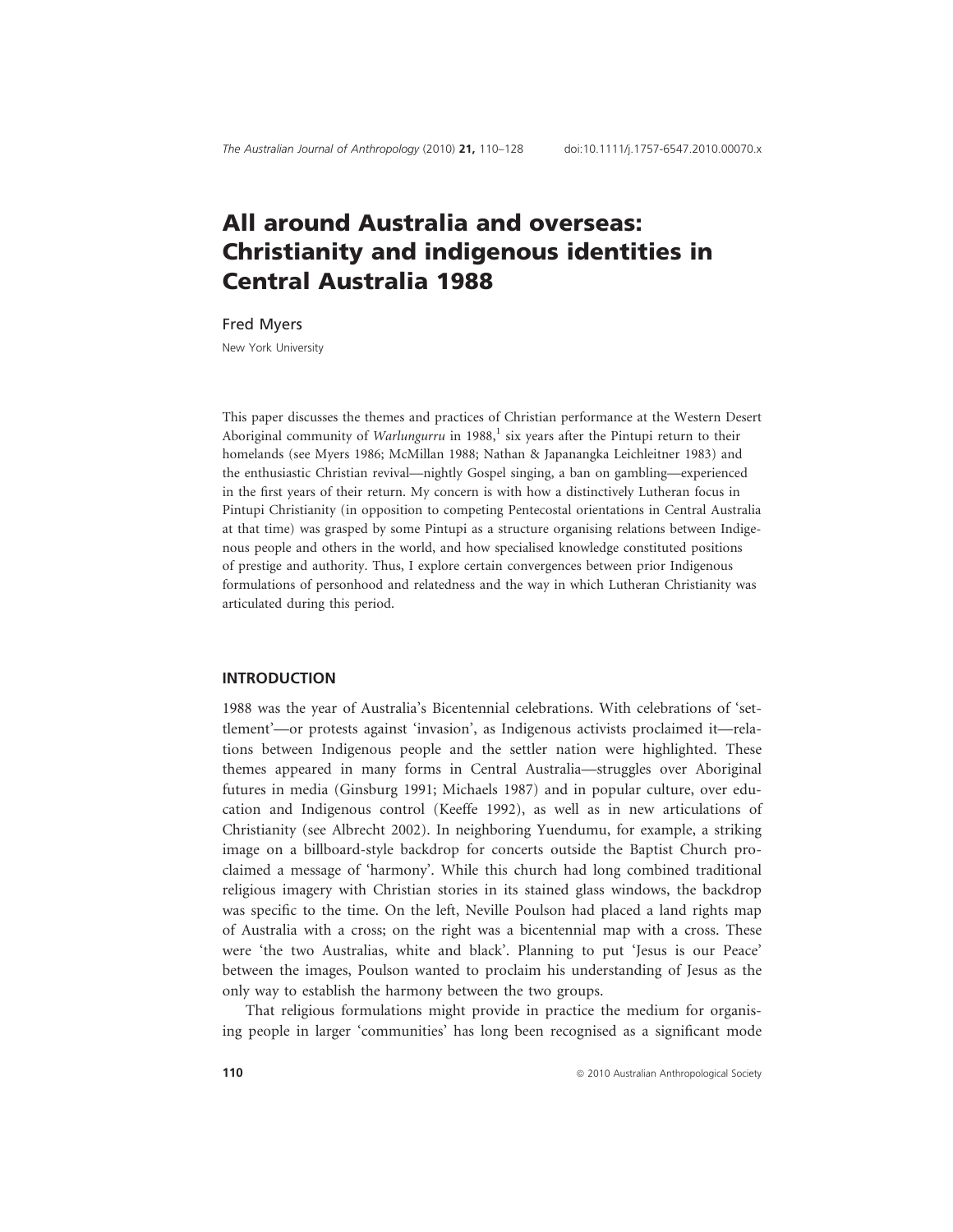of Aboriginal sociality (Durkheim 1912). Many anthropologists have noted such cultic expansions—ranging from those in the Kimberleys (Kolig 1989), to those in Arnhem Land such as Kunapipi, to those in Central Australia like the Red Ochre cult and the Big Sunday described by Meggitt (1967)—as marking an Indigenous response to Euro-Australian settlement and disruption.<sup>2</sup> More recently, Swain (1993) has pointed out the difficulties faced by these indigenous constructions—and the land-based Indigenous mode of being—in incorporating 'strangers', those who lacked a specifiable identity with place in the Australian continent. The responses that drew on indigenous cultural resources, he argued, seemed unable to constitute a moral community that transcended the differences marking contemporary life, and thereby failing to universalise a common identity for Aboriginal and non-Aboriginal. In contrast, the formulation of Christianity as an articulation between white and black has been an important dimension of local understandings of Christianity in Central Australia and elsewhere (McIntosh 1997). The effect of deterritorialisation and ⁄ or sociospatial reorganisation has, indeed, been understood as part of a general tendency in Christianity (Robbins 2006; see also Carter 1996: 31). However, the 'articulations' of Christianity that have emerged in Central Australia have been more than an abstract embrace of Western modernity. Rather, they are the particular formulations of different communities and traditions; their own emplacements and reterritorialisations of Christianity need to be understood before any larger understandings can be approached.

Warlungurru<sup>3</sup> is the Western Desert name of a Pintupi homelands community near the Northern Territory/Western Australia border, 500 kilometres west of Alice Springs. The community of some 400–500 persons (primarily speakers of Pintupi and Luritja) is situated in what appears on Australian maps as the Kintore Range, with the name 'Kintore' also in frequent use among local Aboriginal people for the current community. The movement of Pintupi people back to their Warlungurru homelands in 1981 was a signal event, a significant assertion of their distinctive cultural and historical identity and a separation from the larger Papunya community of which they had been a part for twenty-five years (Borum 1993; Myers 1986; Nathan & Japanangka Leichleitner 1983). One motivation for the move was to save their young people (especially men) from the devastations of alcohol abuse enabled by their proximity to Alice Springs.

There were many other changes in Aboriginal life in the 1980s. Whereas it had been relatively unusual for people to travel outside Aboriginal communities in the 1970s, both men and women were now frequently going away for various training programs as part of efforts to discourage dependency and support government policies of 'Aboriginalisation'. The Northern Territory government was also beginning to charge for electricity, water and services, and shifting from welfare payments to Community Development based programs of employment (CDEP). Mining companies and land councils called for frequent consultations and negotiations, and representatives from communities were needed to attend meetings to be informed or to make decisions. Video watching—and even pornography—was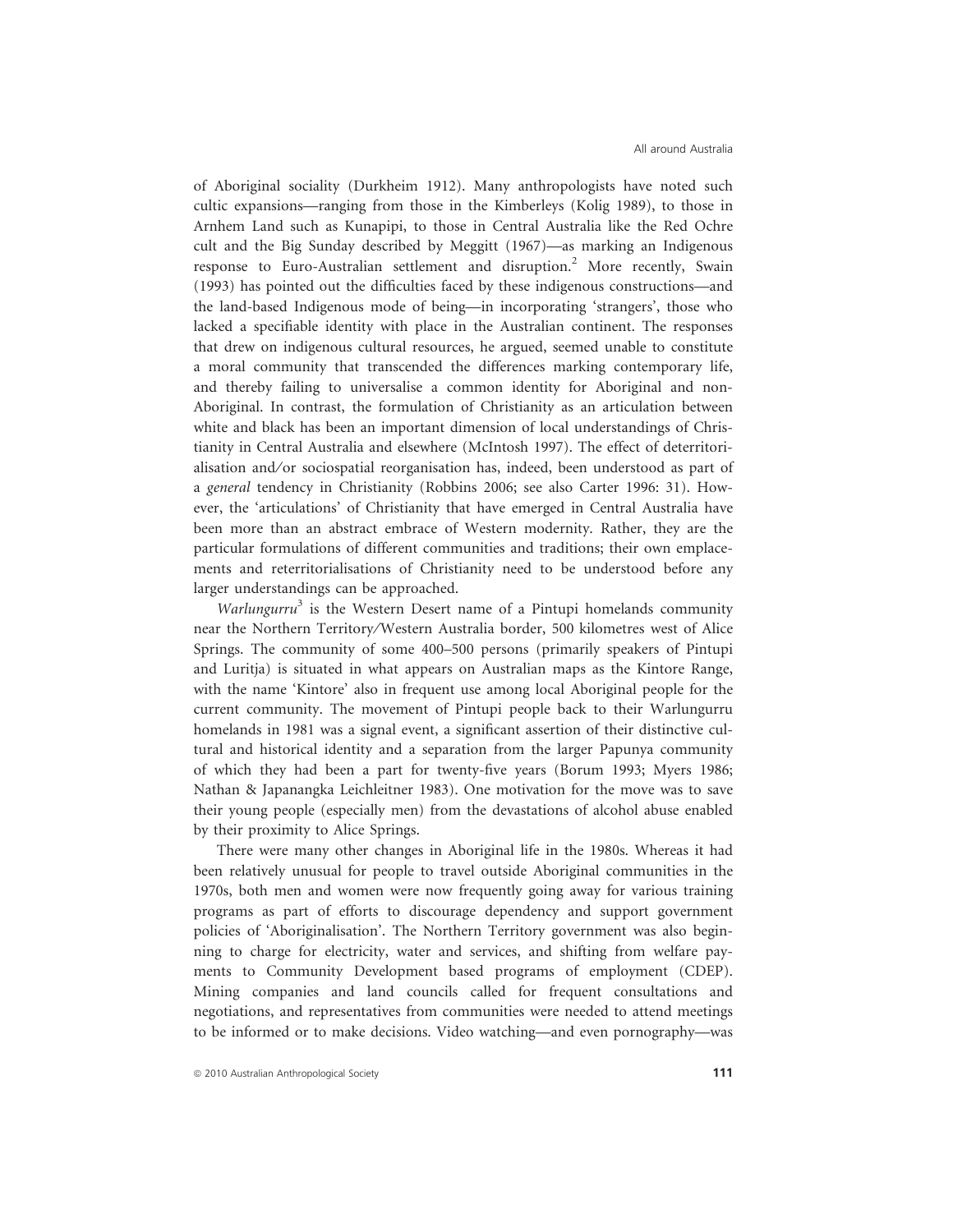becoming a common practice, with available electricity and inexpensive televisions and VCRs.

Such changes, in professional engagement as well as in consumption, involved an expansion of what identities Aboriginal persons could take in the world. Christianity's renewed uptake was concurrent, therefore, with intensified engagement of Aboriginal people in Central Australia with a range of institutions outside of their communities, an expansion of the forms of community with which Aboriginal people felt they could identify, and with a set of distinctive threats posed by modernity (emblematically in the form of 'disco'—popular music and entertainment) to the reproduction of the local social world. I argue that, through providing an existential framework beyond the legalistic extension of civil rights and citizenship in the previous decades (insofar as everyone is equal in God's eyes), Christianity offered a similar opportunity to expand the opportunities for identification, but one in which they hoped to contain or constrain the younger people—especially men—who were drawn to the seductions of these new forms both for their sensual pleasures as well as their potential to identify with communities beyond the local.

# WARLUNGURRU: PINTUPI CHRISTIANITY

Pintupi people at Warlungurru who are Christian are most commonly Lutherans, an association deriving from the activities of the early Lutheran mission among the Arrernte people at Hermannsburg, which started in 1877 (see Albrecht 2002; Leske 1977). Some Pintupi, moving eastward from their Western Desert homelands, came into contact with that Mission as early as the late 1920s, and the later arrivals were integrated mainly into Lutheran practices and were serviced, after a fashion, by the Finke River Mission out of Alice Springs.<sup>4</sup> By the 1920s and 1930s, trained native evangelists were meeting Pintupi and Luritja people in the western areas, and the outpost depot of Haasts Bluff was established by the Mission in  $1941$ .<sup>5</sup> This lengthy period of encounter has undoubtedly meant that the experience of Christianity has varied for different waves of Pintupi migrants.

# THE MOMENT OF CENTRAL AUSTRALIAN MISSION CHRISTIANITY

The period of the 1960s and 1970s saw significant change in the Mission's attitude and practices. As one of the agents of this change, Pastor Paul Albrecht (longserving field superintendent of the Mission and son of a previous pastor, F.W. Albrecht, has explained that the Finke River Mission (FRM) was—and is—engaged in its own transformation from mission to church; a movement to Indigenise Lutheran practice into congregations that would take their place within the broader community of Lutherans in Australia (Albrecht 2002).<sup>6</sup> This would mean, among other things, Indigenous pastors running their congregations. Further, as Albrecht then analysed the project of transformation and the many mistakes the Mission had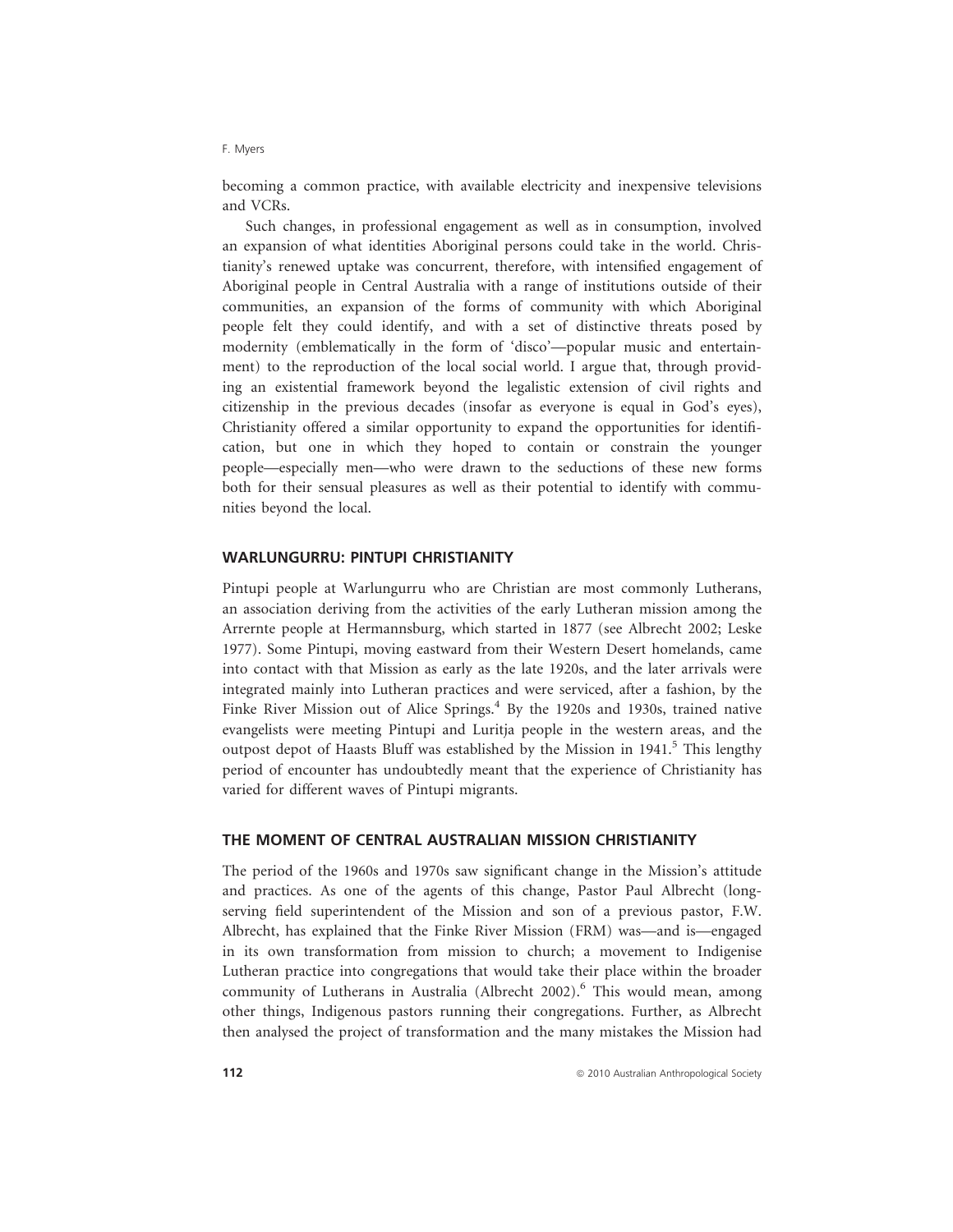made, he argued that the missionaries had to shed their own assumptions about what Aboriginal people thought. The Aboriginal Church, as it might be, necessarily involved what Albrecht came to regard as a distinctive and different 'concept world'. The proper concern of the FRM, in his resulting view, lay with bringing the Christian message to Aboriginal people, but not necessarily Western or Euro-Australian culture. The Mission's focus under Albrecht's own direction has been on separating 'Western culture' from the offering of God's word. Referring to Claus Westermann's (1984) commentary on Genesis 1–11, Albrecht discussed how the Word would make its own way in the Aboriginal cultural context. Aboriginal people, he said, were capable of deciding what was 'Christian' and what was just part of 'our culture' (Albrecht, personal communication, 14 September 1988, Alice Springs). From this perspective, embraced by the FRM, the significance of the Biblical Word has always to be worked out within a community.

The basic features of Christian practice in the area derive from Finke River Mission's teachings—fairly orthodox in Lutheran doctrine and, as Paul Albrecht told me, 'sacramentalist' (personal communication, 14 September 1988). Differentiating the Lutheran view from that of many other Protestants, 'sacramentalism' refers to the belief that God works through 'physical things' to produce spiritual effects—material forms such as communal service, collective singing and so on. 'Aborigines', he told me in the interview, 'see it [Christianity] as a corporate body rather than the individual emphases [on conversion] earlier missionaries pushed.'

Albrecht's explanations were offered partly in response to my comment, at the time, that I had heard no 'born again' discourse or Christian life story narratives. When asked to tell how they became Christian, consultants emphasised the history of the Mission (a kind of proximity), joining an existing community, and ⁄ or the effect of Ken Hansen (an Summer Institute of Linguistics (SIL) linguist) translating the Bible and teaching them to read and to know it. The accounts by Long Jack and Murphy Roberts (Albrecht 2002: 228–231, 233–235) are good examples of a common, rather matter-of-fact way of framing one's engagement with Christianity.

The pillars of Pintupi Christianity, then, are the sacramental orientation, the *ingkarta* pastoral structure (using the Arrernte word for 'pastor'),<sup>7</sup> the translated Bible and hymns as the basis of Sunday services and sermons, Gospel singing, and Bible study courses held in varying local sites (see Albrecht 1977; in Albrecht 2002: 35).

By 1988, several Pintupi men, with other evangelists, had been to these 'Bible study courses' run by the Finke River Mission. Typically lasting a week, the courses included Western Desert and Arrernte speakers. They had lectures on the Bible and discussions, with translation of the English into Arrernte (by Paul Albrecht) and Western Desert Language—Pintupi, Pitjantjatjarra, Luritja (by John Heffernan). At the course I attended in October 1988, twenty-five men came from several different communities, speaking Arandic and Western Desert languages and having very different degrees of sophistication in English and in Christian practice. These courses have been, I believe, extremely important for their impact on Pintupi people's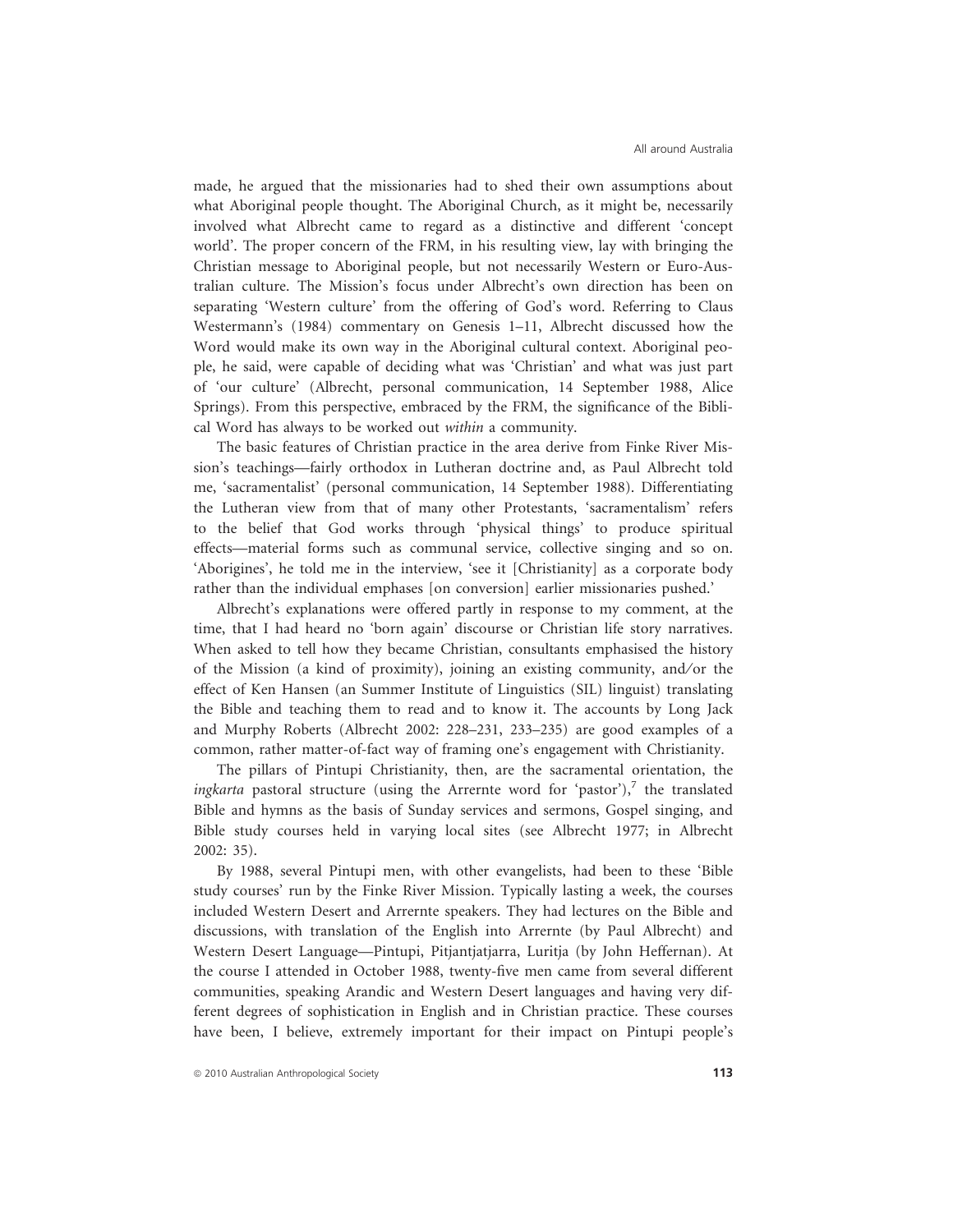understanding of the Bible and its 'orthodox' interpretation, although they have some emphases which may be their own, on liturgy, and possibly on styles of preaching. One explicit aim is for the Aboriginal people (all men) to learn how to relate exegesis to particular passages of the Bible.

While the courses provide social support to the community via their role as ingkarta (religious leaders, pastors), there has long been a significant tension in the organisation of relations between the FRM and the Indigenous communities. Extending a local cultural model of authority (Myers 1980a), Indigenous evangelists and ordained pastors regarded the Mission as responsible for 'looking after' them, while the Mission was attempting to transfer authority from itself to the Aboriginal people. Indeed, it was rumoured that some of the Warlungurru Christians had invited the Pentecostals from a nearby community to come, because they felt their 'own church was not looking after them'.

This was a vexed issue for the Mission. While Lutheran practice was 'for pastors to be remunerated by their own congregations' (Albrecht 2002: 36), Aboriginal pastors expected the Mission to pay them at a commensurate level. Aside from the Church Council's view that lesser requirements were expected of Indigenous pastors and that better-trained pastors would still be required, Albrecht himself was concerned about continuing to tie the Aboriginal ministry to the Mission rather than to its own church. While the Mission decided to supply rations and three issues of clothing per year as a means of maintaining evangelists in the congregations they were serving, this practice was perceived by the Indigenous community as a lesser recognition of their pastorate. It was a sore point with the Indigenous evangelists and pastors, but not only on the grounds of remuneration. As Albrecht more generally suggests, the 'concept world' of Aboriginal Christianity at Warlungurru involved a distinctive interpenetration of ideas—especially about authority.

While the Mission, then, organised for a transition to local control, imagining—with some complexity—that the local form of Christianity would involve Aboriginal engagements with God's Word and not necessarily take on a Euro-Australian culture, they saw Aboriginal Christians as stepping into parity and equality with other Christians. They insisted on conformity to doctrinal commitments. The interpenetration of concepts, practices and histories, however, made this re-engagement—the separation and rearticulation as independent congregations—more fraught than expected.

The ingkarta expected a good deal of respect for their role—a respect that paralleled local ideas of authority that I have described elsewhere in the framework of 'looking after' (kanyininpa) (see Myers 1980a,b, 1986). This had two related consequences. First, they did not see themselves as being supported by the local community but as working for the Mission, while the Mission imagined them to be working for the congregations. So, there was a good deal of complaining from ingkarta and church-goers that the Mission—the ultimate authority for Christianity—was 'not looking after them properly', that the Mission representatives did not come to visit enough.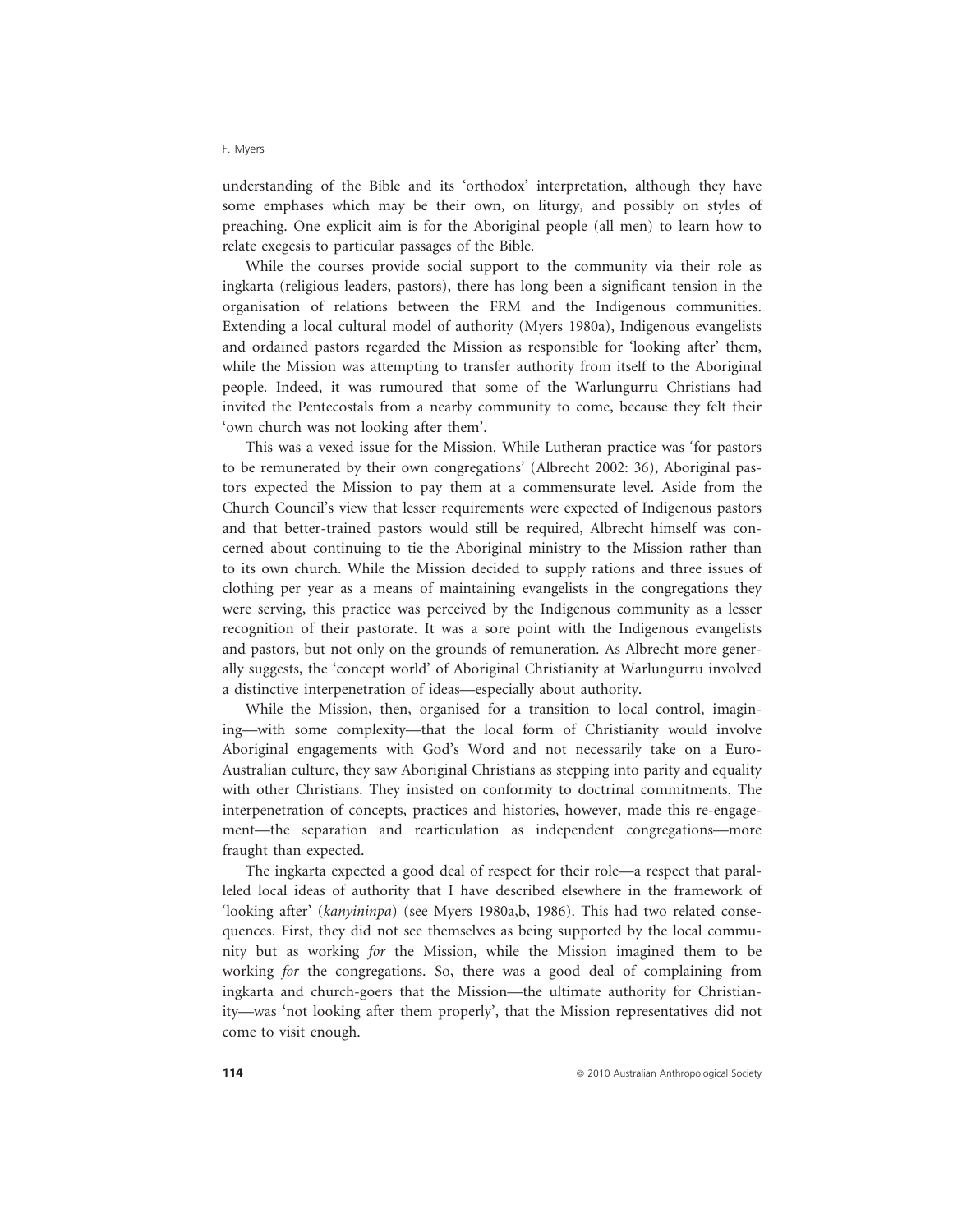As a second consequence, the preaching style of those who were ingkarta reflected a conception of the ingkarta role as privileged and respected: some of the preachers seemed to make little effort to be understood or to reach their audience. One Mission associate suggested to me that the ingkarta regarded themselves as 'knowledgeable' (*ninti*); a formulation drawing on the terms of the indigenous religious knowledge (see Myers 1986). This understanding implies that it was up to the listener(s) to understand—to work out—the meaning of what was being said by those who had learned. This view of knowledge, if practically true for the preachers, certainly prevailed in the fundamental Indigenous areas of knowledge, ceremonial and environmental, and as a style of instruction where knowledge is the basis of respect and authority. It is central to the structure of Christianity in the Hermannsburg orbit.

# HISTORY AT WARLUNGURRU: RETURN, REVIVAL AND THE HOMELAND

If the reach of Mission plans and practices owed a good deal to the effect of distance and personnel, the moment of my own research was indicative of the continuation of these effects. Some of the more active Christians were away for much of this period, on training courses for the Education Department in Batchelor, hundreds of miles away. Another, perhaps the singular organiser of Christian activity in the early days at Warlungurru—Smithy Zimran Tjampitjinpa (now deceased)—had withdrawn from the Church, and identified himself principally with the Health Service. Reticent to talk, Smithy offered no reasons for his withdrawal. Such absences of key personnel and committed leaders were common in remote communities, hindering the ability of institutions to function effectively.

The singing of hymns has been one of the premier forms of Christian participation for many people in this area, enjoyed even by those who did not formally become Christians. Singing focuses largely on hymns translated into Arrernte, Luritja and ⁄ or Pintupi, a practice that seems to have started in the time of Carl Strehlow at Hermannsburg at the turn of the nineteenth century and continuing in the present.<sup>8</sup> It has not required literacy, and many Pintupi are familiar with the basic hymns. Transformed into 'Gospel singing' in the early 1980s, this form of sociality seems to have been buoyed by people's enthusiasm—in 1981 and 1982—for being back in their own country for the first time in decades.

It is likely that the upsurge of Pintupi Christian activity in the initial period at Warlungurru expressed their sense of revived identity. As early as 1981, when Warlungurru had no electricity and few services, nightly hymn singing was the primary social activity and was seen as expressive of Warlungurru as a community. The Kintore Choir's performances of Gospel singing in group festivals around the desert provided yet another range of contacts and contexts for forging new identities and relationships. This was intensified by the recent development of a Lutheran liturgy in Pintupi language.

Until the early 1980s, church services and most hymns were conducted in Arrernte (which many of the recent Pintupi migrants did not understand). The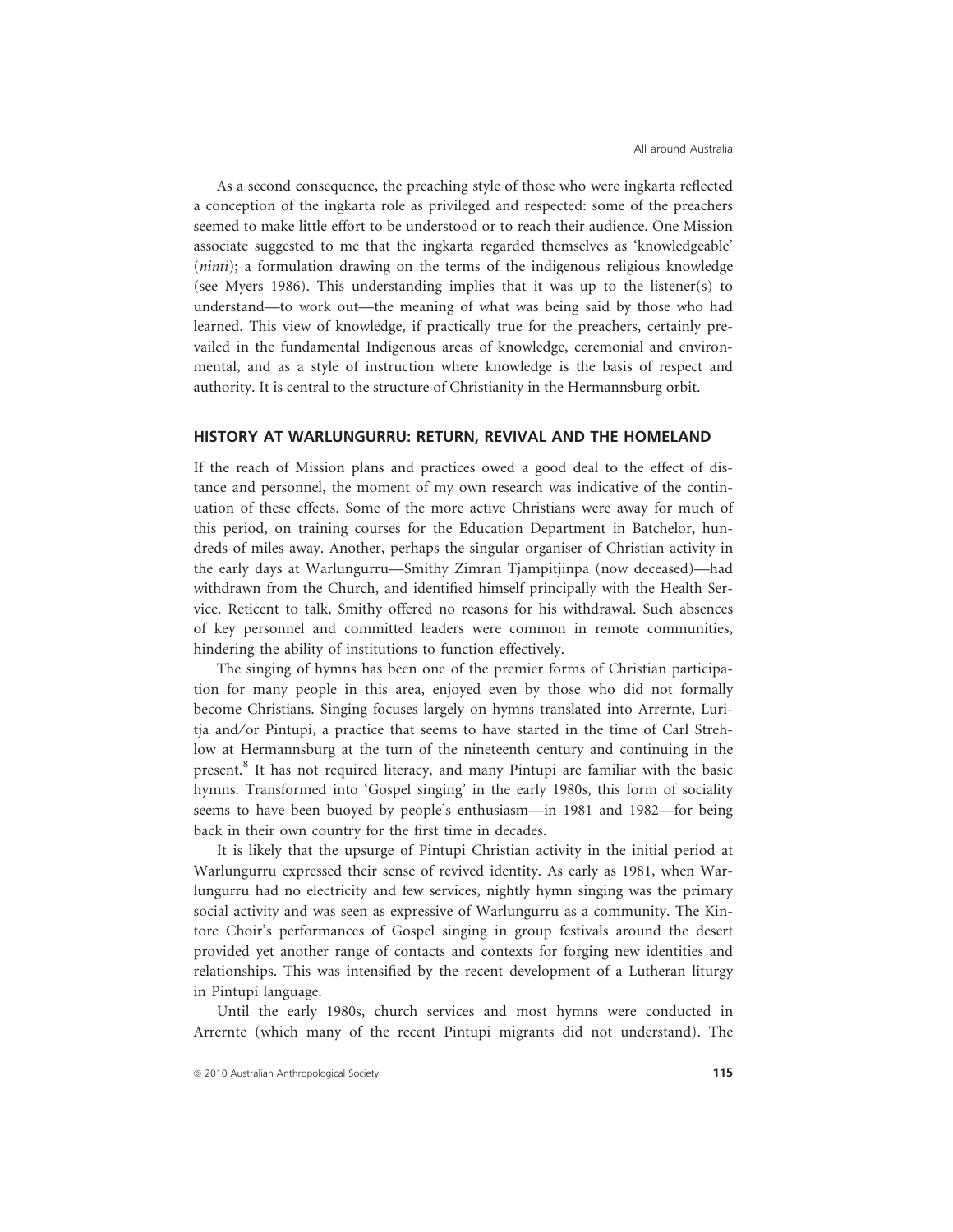Pintupi-language liturgy was produced by Ken Hansen for the Finke River Mission around the time of the Pintupi move to Warlungurru (Hymnbook 1984), and Hansen began to work at literacy and Bible reading with Warlungurru people at the same time as the 'green Bible book' (the Pintupi/Luritja New Testament [1981] translated by Hansen) was dedicated—in 1982. By 1988, the Warlungurru evangelists were very proud of the service in their own language. Their ability to present it gave them confidence in the face of the longstanding Arrernte domination of the Lutheran mission. This history is eloquently expressed in the 'Memory Place'—a set of stone monuments erected in 1984 out of local materials at Warlungurru 'to commemorate the work of those who brought God's word to the people of this area' (see Figure 1). The plaque named Pastor F.W. Albrecht, Titus Rengkaraka, Epaphras Intamintama, Kamutu Tjungarrayi (the Lutheran Missionary to Hermannsburg in the 1930s to 1958), two Arrernte evangelists, and the first important Pintupi convert.

Smithy Zimran, who originally started Gospel singing at Haasts Bluff, incorporating the playing of electric guitar that connects it with the popular country and western music, brought it to Kintore when he moved there (see Albrecht 2002: 228; Hodson 2002).<sup>9</sup> 'He wrote down many Christian songs for us', Pintupi remember, 'so that we could continue to sing and praise  $God.^{10}$  Just as this Gospel singing drew on the instruments and tastes of popular music, so too did it stand in the place that public forms of traditional ceremony once had among the Pintupi—in integrating people who lived together in a community into a participatory social



Figure 1 Kintore 'Memory Place'. The set of stone monuments was erected in 1984 out of local materials 'to commemorate the work of those who brought God's word to the people of this area'. 1988. Photo by Fred Myers.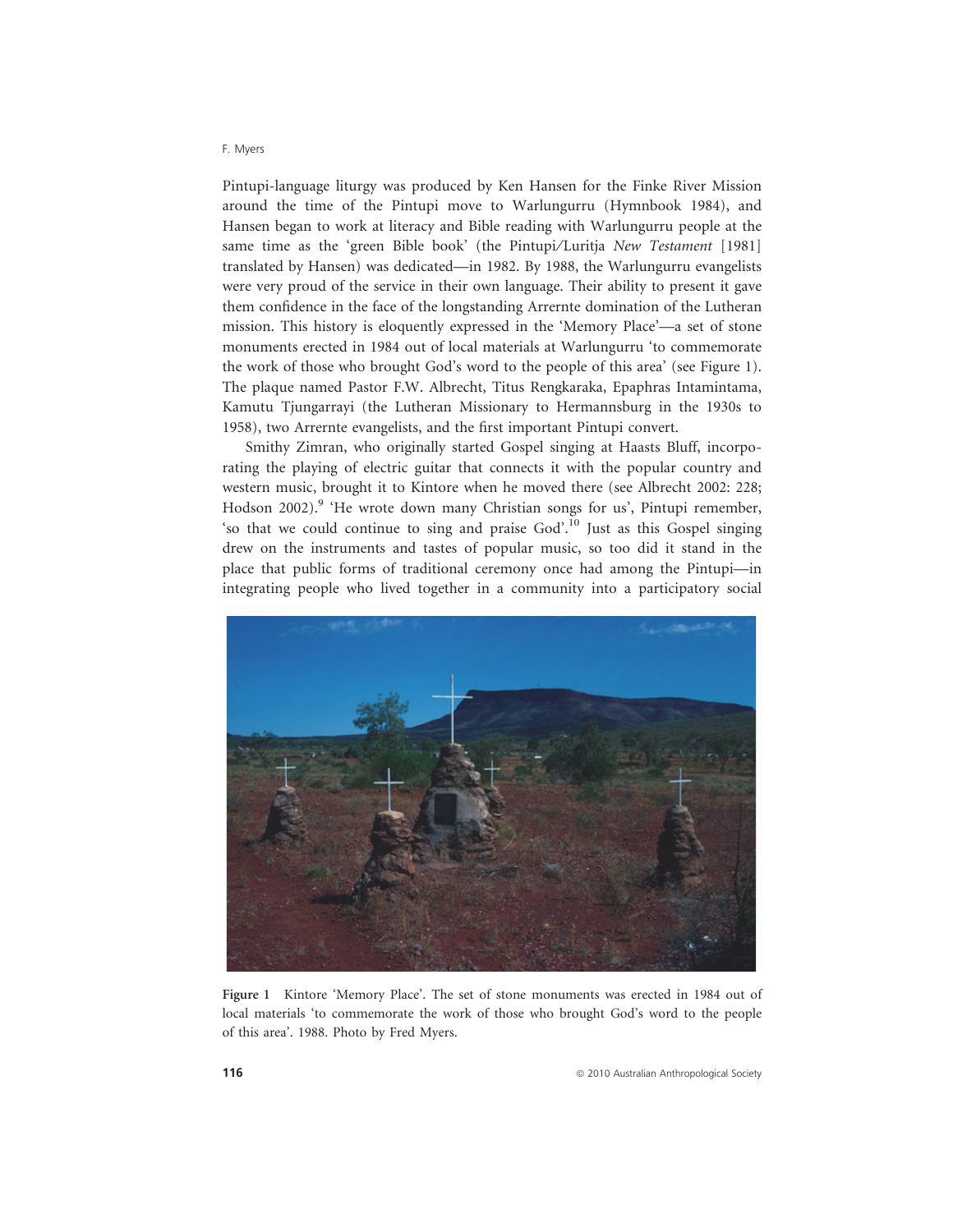form. Traditional public ceremonies had begun to decline in frequency in the 1980s, but it is telling that a similar emphasis on shared singing in the performance of expanded community was explicit in the ritual activities of the secretive Indigenous religious movement known as 'the Balgo Business', which offered competition to Christian pan-local identity.

Nightly Gospel was prominent as early as 1982 and stopped shortly before Christmas of 1987. The decline, regularly noted by the active Christians, was partly a consequence of the destruction of the equipment (amplifiers, guitars, and the like) that the band had used. The tensions at Warlungurru were illuminated in a social drama. The most recent sound equipment had been purchased under a grant from the Aboriginal Development Corporation for what was called 'the Kintore Youth Band'. The Gospel Band had gained control of it and refused to allow it to be used for ordinary rock and roll music, which they regarded negatively.

However, the original recipients of the grant had been the rock and roll group, and the Christians, with greater access to public power, had simply asserted their claims. When the Christian group eventually did agree to some terms of sharing, the result was the destruction of the instruments—possibly because neither group regarded themselves as responsible or possibly because of the attitude of hostility that had prevailed over the issue. The equipment was simply left out in the open. The tensions within Warlungurru between commitments to Christianity (spiritual) and commitments to popular culture (fleshly)—seem to have been central to the marginalisation of Christianity's most public performance, Gospel singing.<sup>11</sup> These two competing groups, both involving young men, represent two different kinds of openings to the world then available to them. The Christian use of music recruits young men through both sensory and phatic engagement, away from what were regarded as dissipating attractions of modernity into participation in an ordered, moral community.

# EVANGELICAL IMMEDIACY

The tone of Christian practice at Warlungurru in 1988 was a far cry from reports about the activity of Pentecostals in some other Central Australian communities. In the first years at Warlungurru (1981–85), there had been a sense of evangelical immediacy about an immanent event. There was a lot of talk about the 'three-six mob' (a reference to the number 666 in The book of Revelations), who would be coming to punish people who did wrong—especially those who gambled and played cards. In 1988, card playing had again become quite public and common; there was little negative censure of it nor mention of '666'. We should probably ascribe the evangelical fervour of the early 1980s to a Billy Graham-style evangelical meeting in Alice Springs. Originating among Elcho Islanders, such meetings affected a range of people, beginning with the Warburton Range community who transformed it and passed it on to their kin at Warlungurru. Such evangelical immediacy declined in force over time, and the only upsurge of evangelical practice was in the production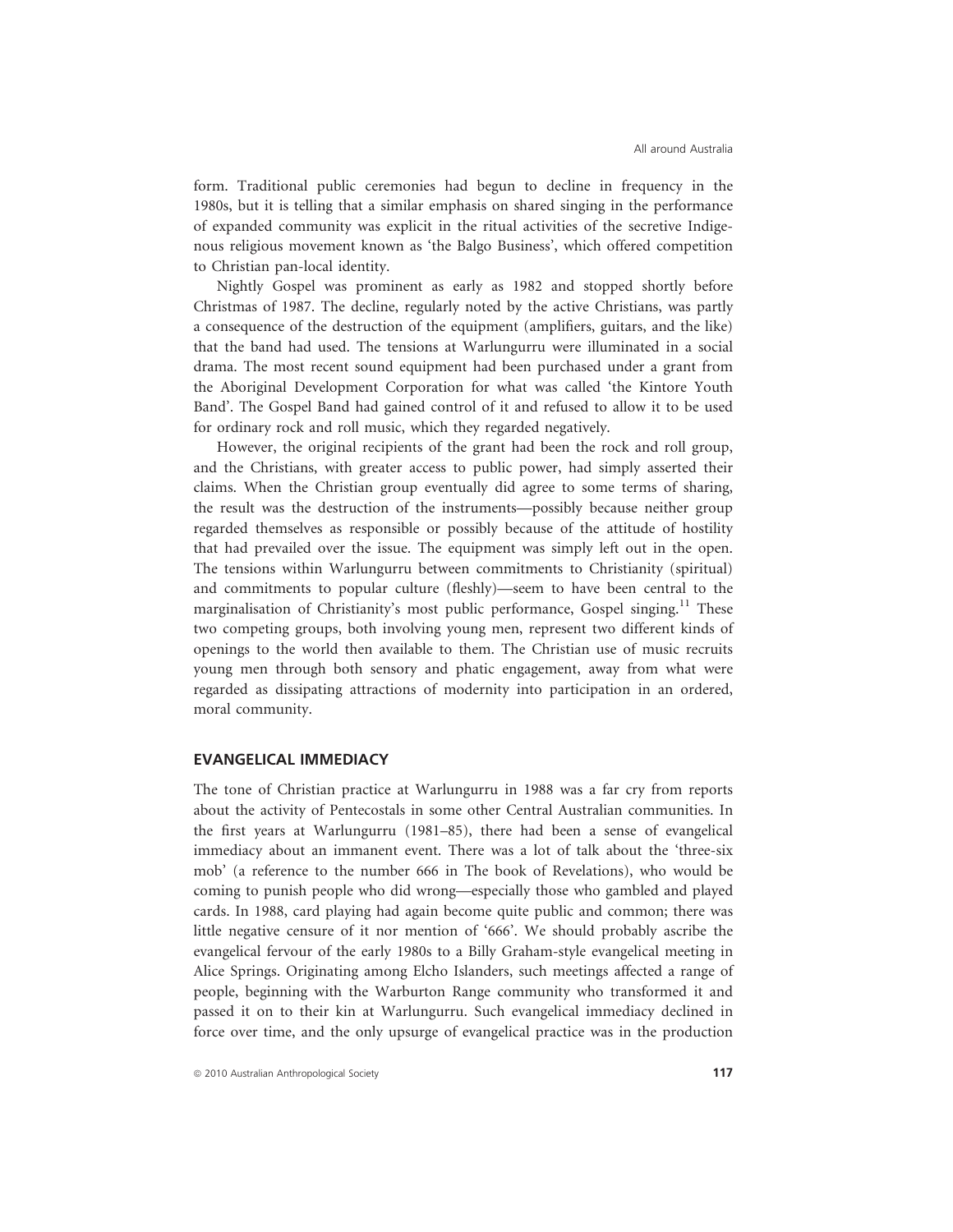of two Christian videotapes at the end of 1987. These very simple, camera-edited productions emphasised the singing of hymns in country-music form by a number of different individuals (and groups), occasional homilies, and some exegeses of Biblical passages. Video was being used to document meetings with government representatives, to capture football games for future viewing, and to film school activities, and the evangelical tapes were produced at the Adult Education Centre, which had been overseen by a White Australian who took a personal interest in local Christian activities. The two main Warlungurru trainees in video production in 1988 saw themselves as Christian activists, proselytising in the new medium.

# THE SOCIAL FOUNDATIONS

Only a core of Christians at Warlungurru remained active in 1988, although almost everyone regarded himself or herself as nominally Christian. The regular attendees of Church services came from what people referred to as the 'eastern side' of Warlungurru. These 'old Pintupi' had left traditional life in the bush earlier than their western relatives and come eastward to Hermannsburg and Haasts Bluff, communities that were originally managed directly by the Finke River Mission.

Several men who had received training as 'native evangelists' or ingkarta were particularly active in the Church. The first ordained man at Warlungurru had been Smithy Zimran. After he withdrew, two younger evangelists—Lindsay Corby Tjapaltjarri and Reggie Baldock Tjapangarti, with some support from Joe Young Tjupurrula—took his role. These four resident Christian 'leaders' were all related affinally to the leading traditional owners of the Warlungurru area. There were other, indeed more senior, ordained pastors—Long Jack Phillipus and Murphy Roberts—who were identified with the local community by kinship but who visited from Papunya (250 kilometres to the east).<sup>12</sup> Another closely related Lutheran congregation was at Yamunturrngunya (at Mt. Liebig), under the leadership of Gregory (Tapa Tapa) Tjupurrula and a few rather knowledgeable and impressive young men—again people formerly associated with Haasts Bluff and the earlier migrations.

Nonetheless, attendance at Sunday Church services—with prayer, hymns, and sermon announced with the ringing of a bell—provides one of the ongoing manifestations of Christian life.<sup>13</sup> These events represent a way of communicating ideas and information that can be compared with other speech events; the Christian sermon style seems markedly different from others—rather halting and dependent on the citation of the translated Pintupi Bible passages by those whose literacy skills are limited.

While there was considerable variation among the men, most of the active Christians seemed to have replaced a concern for the 'traditional religious life' with the pursuit of Christianity. The ingkarta remained participants in the basic activities of the indigenous religious practices, such as initiation, but they did not pursue the prestige available through other ceremonial activity. Indeed, while the Mission had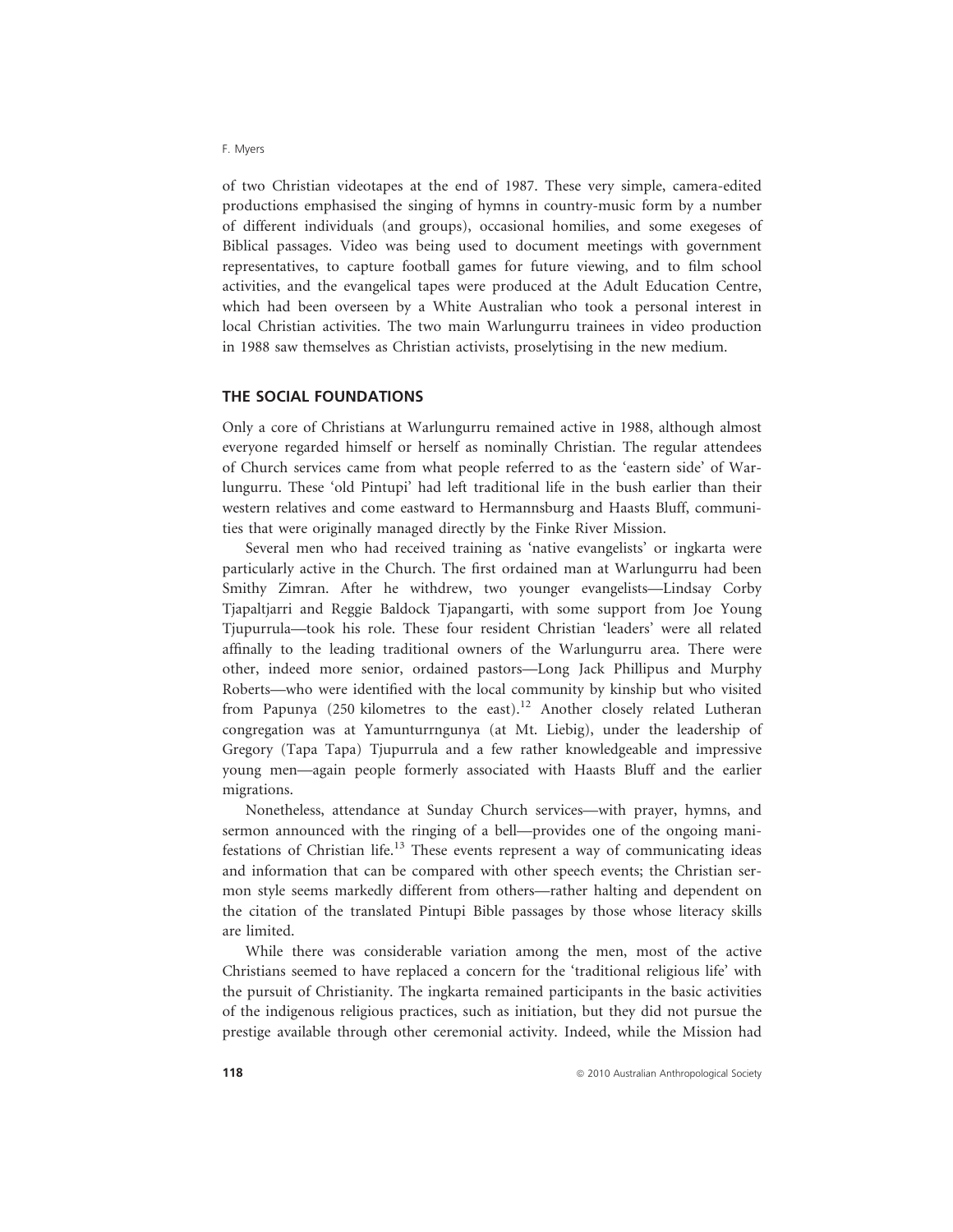once opposed initiation and all traditional ceremony as 'false religion', they discovered after many years that even their most devout converts had given up most ceremonies without giving up initiation (Albrecht 2002).

Particular configurations of age and status marked active participation in Christian religious life at Warlungurru. It is interesting that two of the most active preachers at the time were not themselves native Pintupi or Luritja speakers. Their fathers were Warlpiri, and they were married to Pintupi women, daughters of the leading traditional owner. Their new religious status gave them a standing in the community that they could not otherwise have achieved. Although they had literacy skills, they demonstrated no particular linguistic eloquence. Few of the preachers were particularly eloquent in the non-Luritja ('proper Pintupi') forms of the language, and most were not fully middle-aged or of full senior status. This differed from Papunya: Long Jack Phillipus, ordained in 1984 was eloquent and a senior man, and Murphy Roberts, ordained in 1982, was also senior. At Warlungurru, Reggie Baldock (eventually ordained in 1998) was in his early 30s and Lindsay Corby probably no more than  $35.^{14}$  A few older men came to church, some very regularly.

The differential participation for women was marked. While women attended church at a two to one ratio over men, they typically sat in places where they could hardly hear the sermon. Neither did they participate as lay preachers, but were instead extremely active in the singing of hymns, and took part enthusiastically in the nights of Gospel singing. Their influence may have been exercised more informally, but the division of labour was markedly similar to the ceremonies of traditional life. For women, young and old, an attraction of Christianity is the control it promises over the excesses of violence and drinking that were increasingly common in Aboriginal life, and which had been a motivation for the movement to Warlungurru in the first place. There were distinctive attractions for men, too. Some hymns had been written by local people, principally by younger men who may have been looking for new forms of power and status. They were motivated, too, by the opportunity to bridge their interest in popular music with an acceptable sociality.

Obviously, attendance at church services did not include the majority of community residents, although many of these had previously participated in Gospel singing. Thus, knowledge of Christianity was more widely distributed than attendance suggested, but it was not that deep. Funerals were Christian, and almost everyone accepted the idea of God (Mama Katutja, 'Father from Above'). Most people thought the Bible had some power to ward off harm, and many people believed in a vague way about 'Judgement Day'. Some basic ideas of Christianity included (i) the importance of listening to God's word, (ii) the fact that God's word is 'for everybody' (yuwankarraku): for whites, Yanangu ('Aboriginal people'), and 'halfcaste' (mixed race) as one preacher constantly reiterated, 'all around Australia and overseas'. This universality of God's word and the equivalence of people before God are reiterated in a variety of ways. To a lesser extent, but well-represented in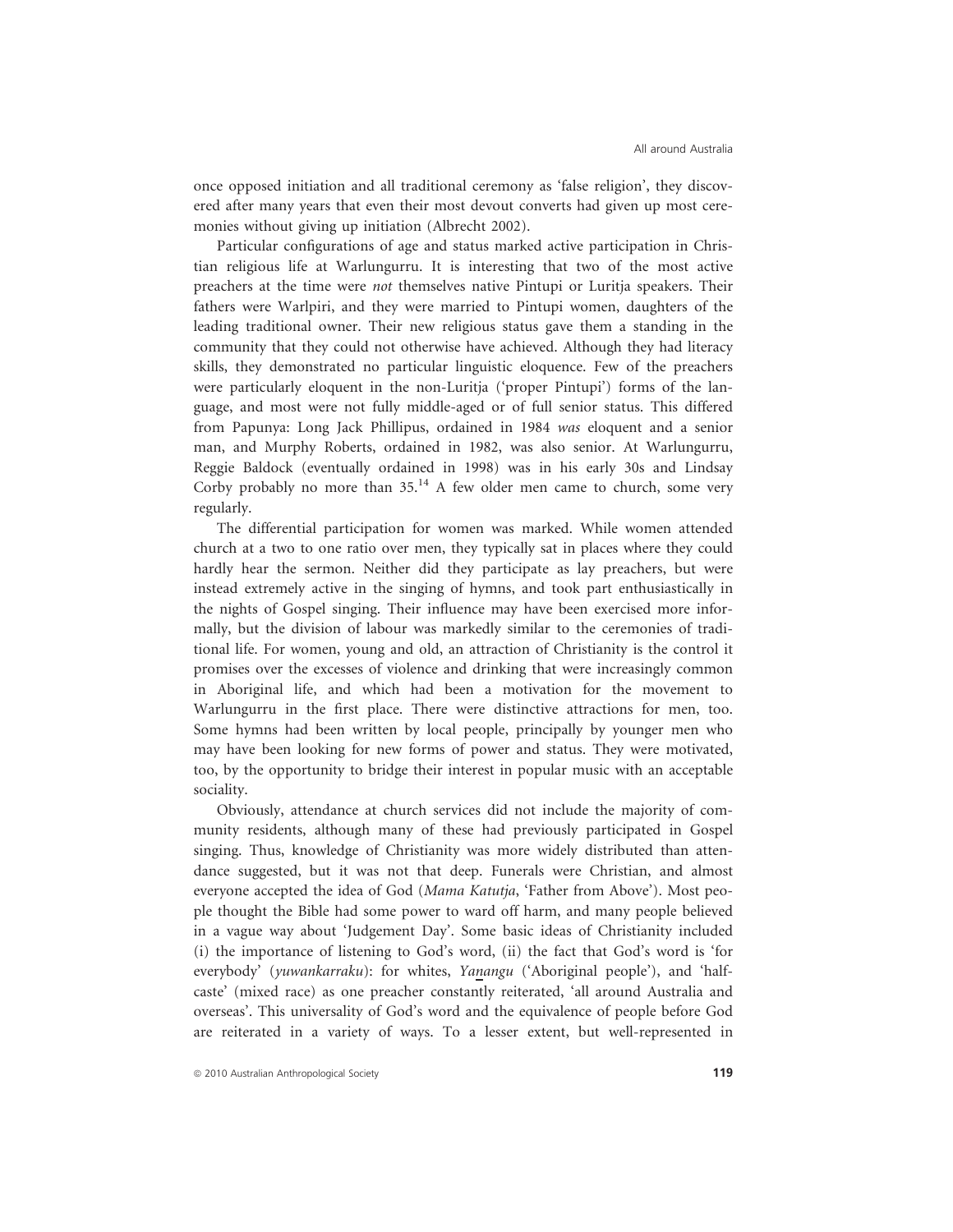sermons, is the idea that (iii) people have to change, that in gaining God's spirit, you become different. Everybody has the idea that (iv) after death, one's spirit (kurrunpa) goes to God, which they say they did not know before, but which seems important now. Among the preachers, I heard reference to  $(v)$  the fact that people are still bad (kurra, sinful) and need to change before it is too late, but this theme was more prevalent among some preachers than others.

# THE DISCOURSE OF BELIEF

I heard little or no discussion among Warlungurru Christians about 'faith' or about changes in internal state. The discussion of Christianity revolves around the word kulininpa—listening, hearing understanding—as a mode of relationship to God's Word. This is a relationship that Pintupi regard as appropriate to a subordinate, to one who accepts the authority of another, and it stands in for what might be discussed as 'belief' in English. They talk about the 'right way' and the 'wrong way' (wiyawana) or wrong path, with a metaphorical emphasis on direction rather than interiority. While wary of linguistic determinism, I am not certain how much opportunity the language provides for discussing changes of internal state; Christians talk about the 'spirit' (kurrunpa) being happy or calm (tjipatjipa) or steadfast, brave, and so on; concepts of disposition made available through Hansen's translation practice, which was based not on literal translation but on linking Christian discourse to local idioms.

Some knowledgeable local non-Indigenous Christians told me that what they regarded as 'true' or 'real' Christianity was not much developed in the Indigenous community, that the Indigenous understanding of Christianity was still 'superficial'. While this obviously represented a view of what *orthodoxy* is or what Christianity should be, it also suggests a different emphasis. Thus, I was impressed by the emphasis on kindness, love and compassion among the Pintupi Christians—for stopping fighting and trouble, and for good relations among whites and blacks. The questions of when these values were applied and the contexts of their discussion in community life were far less well developed. Certainly, they prevailed at the official scenes of the church, but only for some people did they carry over into many other contexts, such as conflicts over food and resources. An example may help to clarify the ways individual Pintupi organised their thoughts.

From a younger, middle-aged generation, Reggie Baldock had a sustained interest in making sense of God's Word. Before one of his sermons, he boiled the order of things down to a simple few values for me: 'Number 1 is God; number 2 is earth and stars [the physical world]; number 3 is family.' On this day, too, he was thinking about the Old Testament story of Babel, with the confusion of languages, and he saw it related to 'Judgement Day, God's Day—when those who have done bad  $[$ 'sin' = kurra] will go into the flames  $[*ynku warukutu*]$ . They are "all split up" [divided, *yirraputitja*]'. Reggie understood the Babel story as people believing only in themselves—and not relying on God's Word. But the main message for him is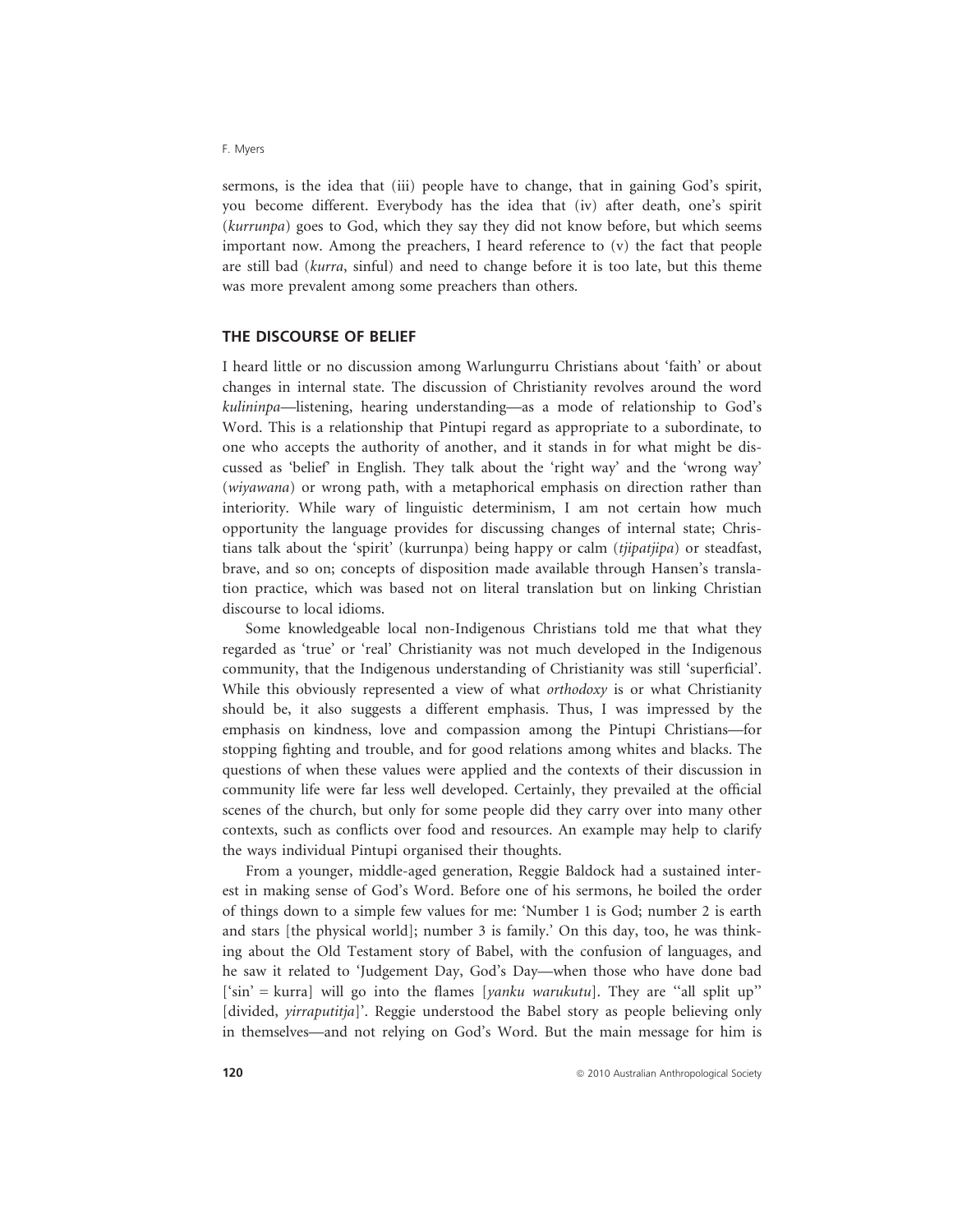kindness and love for others: 'it doesn't matter if white, yarnangu (Aboriginal person) or half-caste'. He liked the idea of all the different languages, 'but we still have only one, God's Word, martupurra lingku (the essential thing)' (Reggie Baldock, personal communication, 28 August 1988, Warlungurru).

# **SERMONS**

The Christian Word was understood and circulated most centrally through its enunciation in Church services and sermons. In these sermons, I was struck by the common embedding of Indigenous persons in an imagined larger community of persons—either in terms of the racial or cultural categories of yarnangu, walypala, yapakatja ('Aboriginal', 'white', 'half-caste') or in geographical terms of 'all around Australia and overseas'. Perhaps this sense of Australia and overseas was in the Bicentennial air of 1988, but the universalising appeal of Christianity seems stronger than that. Indeed, it is critical to Christianity in Central Australia that identification conjoins one to this larger community—transcending the local identity.

In the following discussion, I follow one sermon by Reggie Baldock Tjapangarti, from a service on 21 August 1988. Reggie rang the bell of the simple sheetiron church building with a cross above the front door. This morning service was held outside the church, perhaps because Reggie was not ordained and could not offer the sacraments. He read 1 Corinthians 2:14–3:3, page 474 in Hansen's Pintupi New Testament, which he thought would speak to the issue of 'manta wiyantjangka' (the earth/world ending), or 'Judgement Day'. The service began with a prayer, then a hymn, followed by a second prayer (pp. 145-148 in Turlku *Yinkapayitjarra*, a collection of hymns and choruses<sup>15</sup>), and then a reading of the passage from Corinthians, followed by a sermon, and then another prayer, and a hymn (p. 67).

Drawing on my own translation of the Pintupi version of this passage, I summarise here. The passage is notable for the distinction between 'spiritual' and 'fleshly' ('earthly'/'natural') things, and the metaphor Paul uses of treating the Corinthians as immature, not ready for all of God's Word—i.e., feeding them with milk rather than meat. The Pintupi translation of 'natural'/'fleshly' is 'without God's Spirit' (Katutjaku kurruntjarrawiya) and 'spiritual' is 'with God's Spirit' (Katutjaku kurruntjarra). Most commentators agree that Paul's letter to the Corinthians addresses what he has heard of the divisions and factionalism—jealousy, strife—that have arisen among them. Paul reminds the community that the church's existence is grounded in God's call and grace, not in human initiative.<sup>16</sup>

# THE SERMON<sup>17</sup>

Having read the passage first, Reggie spoke as the ingkarta. A translation of his sermon follows: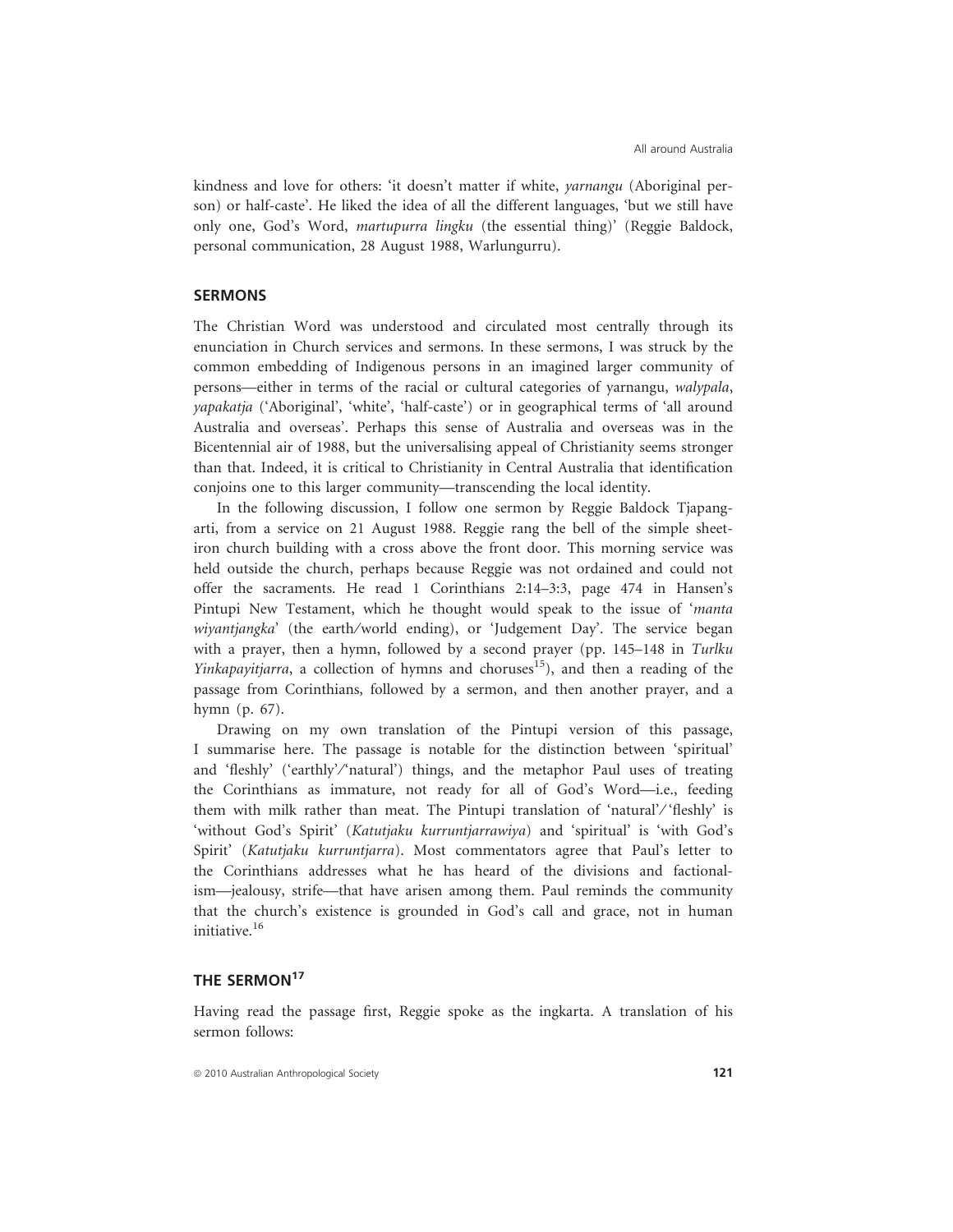We are all hearing God's word (Katutjaku wangka) today; in the whole world, we are hearing it. Like that. Whitefellows, blackfellas (*yarnangu*), and half-castes, now we all hear it even those with different languages ( $tjaa$  – 'mouth').

## Reads verse 14 and 15 to the start of the quote in verse 16. Then he explains:

Over the whole world we all have God's spirit (**kurrunpa**) in us, one Spirit; everyone. But some people have trouble understanding. They have trouble understanding. But people in other places have God's spirit; they have God's spirit. Other people still love/want God. Others are living and God loves them. In other places, people there can have God's spirit; whitefellas, halfcastes and all the Aboriginal people. But we are ignorant. Yalatji ('like that').

This is saying that we are like babies that drink milk. You gotta really learn God's word (pulkara Katutjaku wangkaku nintirri), like babies. We have to really learn God's word because it is really important/essential (martupurra lingku). It is the 'main one' (*martupurra* [referring to an essential/integral part]) we should be hearing. Yalatji.

Today in every place, people are hearing God's word. We are learning God's word. After learning it, we understand it. But some others, no, they don't listen.

## Reggie begins to read again (from 1 Corinthians 2:15)

'Don't chastise others like someone who doesn't hear God's word'. He stops reading and continues as before.

Everyone has God's spirit; over the whole earth (manta winkingka). You are maturing (as Christians) (*marrpanyarrinyi*) after hearing God's word and by way of God's word. It is like this; it is important. Older men and women are living, all right; it is essential/important for old men and old women, for important men, that they hear God's word. They become mature/strong by way of hearing God's word. God's word is the 'main one'. His Word is essential/important for people. We should become really knowledgeable about it: men, children and women, you should listen properly. Those who have gone to school, today in our community, all over, who have learned from their mothers and fathers, they are listening. In other places children learn a lot; they hear God's word. And they also have God's spirit.

In other places (you might think) 'They have their own spirit or have whitefella spirit... Or, I have my own spirit'. No, he is not thinking beyond (katu munkarra). He is thinking his own way. He goes, ''Oh, I don't know.'' It's like this: Our spirit was given to us from God above. They should think seriously about this. That some people think more about this; by way of God's word. Some people don't understand it but we hear it clearly. We should maintain this spirit by way of God's word – it is essential so we can mature as Christians. God's word is really essential. We should listen to his word. (In English) If you go somewhere, or maybe you go to school, if you go somewhere, Canberra way, the people – Christians there – listen to God's word.

It is like this that we understand/believe all over Australia and overseas, that people listen to God's word. And another thing: (...unclear)...with another spirit, living their own way. It is not right. They lives with God's spirit. Still God's spirit holds them.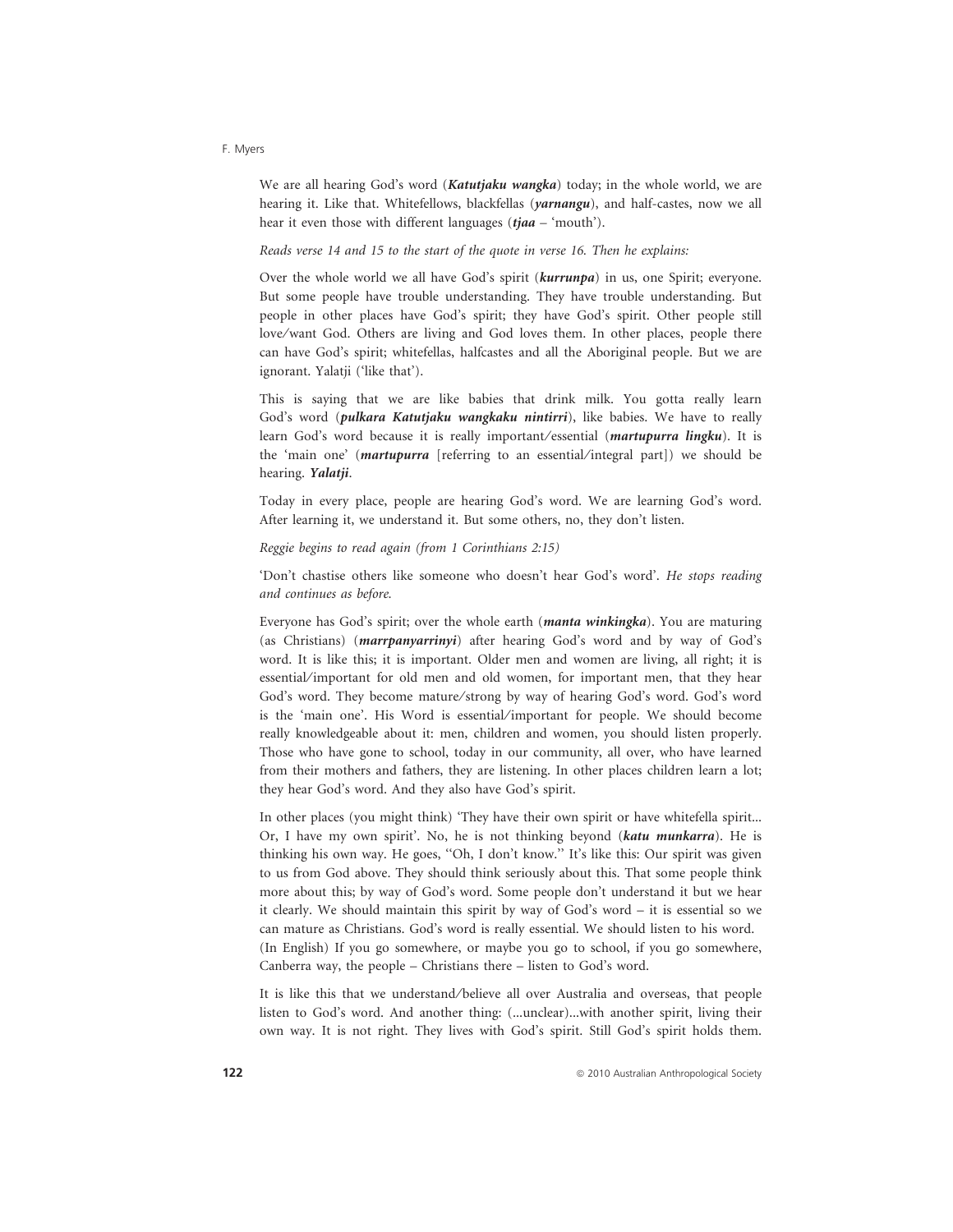Perhaps living their own way, not caring about things⁄ others, living each to his own with their own money (not sharing). He/she does not think about God.

This is it (God's word), lots of messages.

After a break in the recording, the sermon continues as Reggie specifies the threat popular entertainments (guitar, disco, gambling) pose for hearing God's Word—a problem for whites, Aborigines, and mixed race people—in Australia and elsewhere. Then, he concludes:

We should not live by other ways, (for example) by disco, not that. That is the wrong way (wiyawanu), wrong way. You have to listen to God first. Do you hear me? You might be 'going back' (*marlakurrinyi*) to the earth [*manta*, to the worldly ways], going back. What I am teaching today is important for the whole earth (*manta winki*). We have to think a lot about this.

The service ended with a reading of the Apostles' Creed, a prayer, the Lord's Prayer, a Blessing, and Grace.

The first emphasis in Reggie's sermon is that it repeatedly locates Aboriginal people at Warlungurru within a larger community of Christians. Like others, they are attracted by carnal pleasures—disco and rock and roll music, gambling (at the Casino)—rather than attention to God's Word. This is shared by Aboriginal, White, and Mixed-race people, those 'all around Australia and overseas'. Some others are working hard at God's Word, and the people at Warlungurru should be like them. The second emphasis is on the necessity and centrality of God's Word. Jesus' Word, God's Word, he says repeatedly, is 'martupurra'—a word that can be translated as 'the main one', the essential part, or even 'that on which we rely'. God's Word is also described as a 'big/important word' (wangka purlkanya).

Third, the passages of Corinthians, responding to reports of division, quarreling and claims to leadership based on better knowledge, emphasise the centrality of having spiritual knowledge, being informed by God's spirit. The emphasis in interpreting the passage is that only people with God's spirit (Katutjaku kurruntjarra) understand. Thus, no matter what language, no matter 'whether white, half-caste or black', like a child drinking mother's milk, one must learn, become knowledgeable significantly (pulkara nintirri). I do not know whether this is Paul's own point, since he seems to emphasise that he only taught the Corinthians what they could grasp, that they were not ready for more. The metaphor in Reggie's transmission—giving the undeveloped 'milk' rather than 'solid food'—is that one has to develop to the point of understanding. Indeed, Reggie says at the beginning of his sermon that, 'We are all with God's spirit' (Nganana Katutjaku kurrunpa winki, yuwankarra), unifying people—linking those at Warlungurru with people elsewhere—as all fundamentally created by God. Later, in moving to the issue of the necessity of learning, the heart of the 'milk' metaphor, he makes this the goal everyone should follow, whatever maturity they may have in the traditional scheme: 'It doesn't matter', he says, 'if tjirlpi (older/respected man) or old woman, one should learn God's Word, in order to be a strong/mature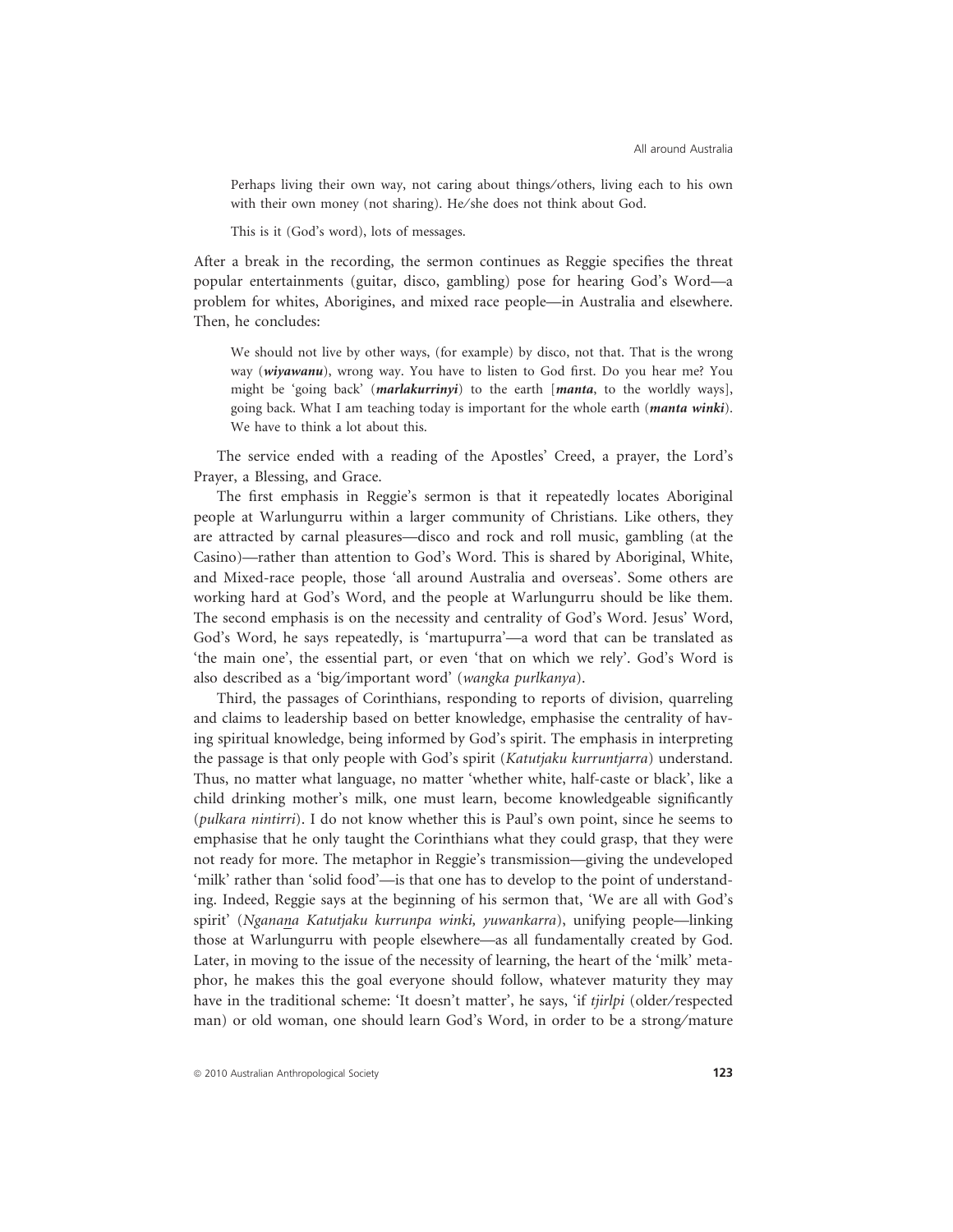person (marrpanypa nyinantjaku)'. God's word is Martupurra, essential, so people have to listen! This is the path to growth, to life. Fourth, perhaps relating to the text's focus on the necessity of Spirit over human initiative, Reggie tells the congregation, 'We should not think our spirits are our own. It is given from God above'. This is strangely resonant with the Pintupi view that a person's conception Dreaming defines him/her outside of any current social relations (see Myers 1986).

Fifth, the sermon engages contemporary challenges to life at Warlungurru in the form of gambling and 'disco'. 'Whites and yarnangu are the same', he says. 'Only a few are listening to God's word. The disco is full but only a few listen to God's word'. More broadly, older Pintupi have regarded the attractions of youth culture as a significant challenge to their own conceptions of sociality since the mid-1970s. In the sermon, these forms of activity, which Yarnangu share with White Australians, are seen as distracting from the pursuit and learning of God's Word. It is the latter, Reggie says finally, returning to the 'milk' metaphor perhaps, that God 'feeds' us. Reggie uses the Pintupi word parltjaninpa, which refers to food filling satiating, removing hunger. Alternatively, it is God's Word that makes one's spirit 'happy'. Finally, then, people should fear returning to the worldly (or 'carnal', as it is in some translations of Corinthians). In the Corinthians passages, worldly ways are identified with envy, strife, and division, and the spiritual is opposed to the worldly or fleshly existence. In Reggie's sermon, this opposition is delineated as a path, as 'wrong way' or the 'wrong track'. In this phrase, Paul Albrecht's comment to me that Aboriginal Christians seem to have picked up on the New Testament idea of 'turning around' in this language is apt, but what Reggie wants to turn around is the decline of attendance and Christian worship at Warlungurru.

In other sermons, Reggie continued his interpretive theme—of a universal community of Christians. He asks, for example, 'How will we live? In different cities, like Alice Springs, Perth, and Adelaide? No, in one ngurra (camp, country—implying a unity of people living together), together with God'. This theology had not yet worked its way through to the point that Schild (2008) reports twenty years later, in which an Indigenous pastor comments on the disparity he observes between White and Aboriginal people that 'God like whitefella more better I reckon'.

# **CONCLUSION**

Pintupi interpretations of Christianity at Warlungurru in 1988 represent at once a local order *and* a universalising process in the midst of a range of new identifications filtering into the community. For some residents, re-engagement with traditional 'Law', what they often referred to as 'tjamuku Law', was the preferred option, restoring the proper order of young and old as a basis for reclaiming their homelands in the Western Desert and gaining appropriate recognition—and resources from the Australian/state governments. Engagement with Christianity was, on the other hand, more common with those residents who had earlier and greater contact with government and mission institutions, with English, and with the assimilation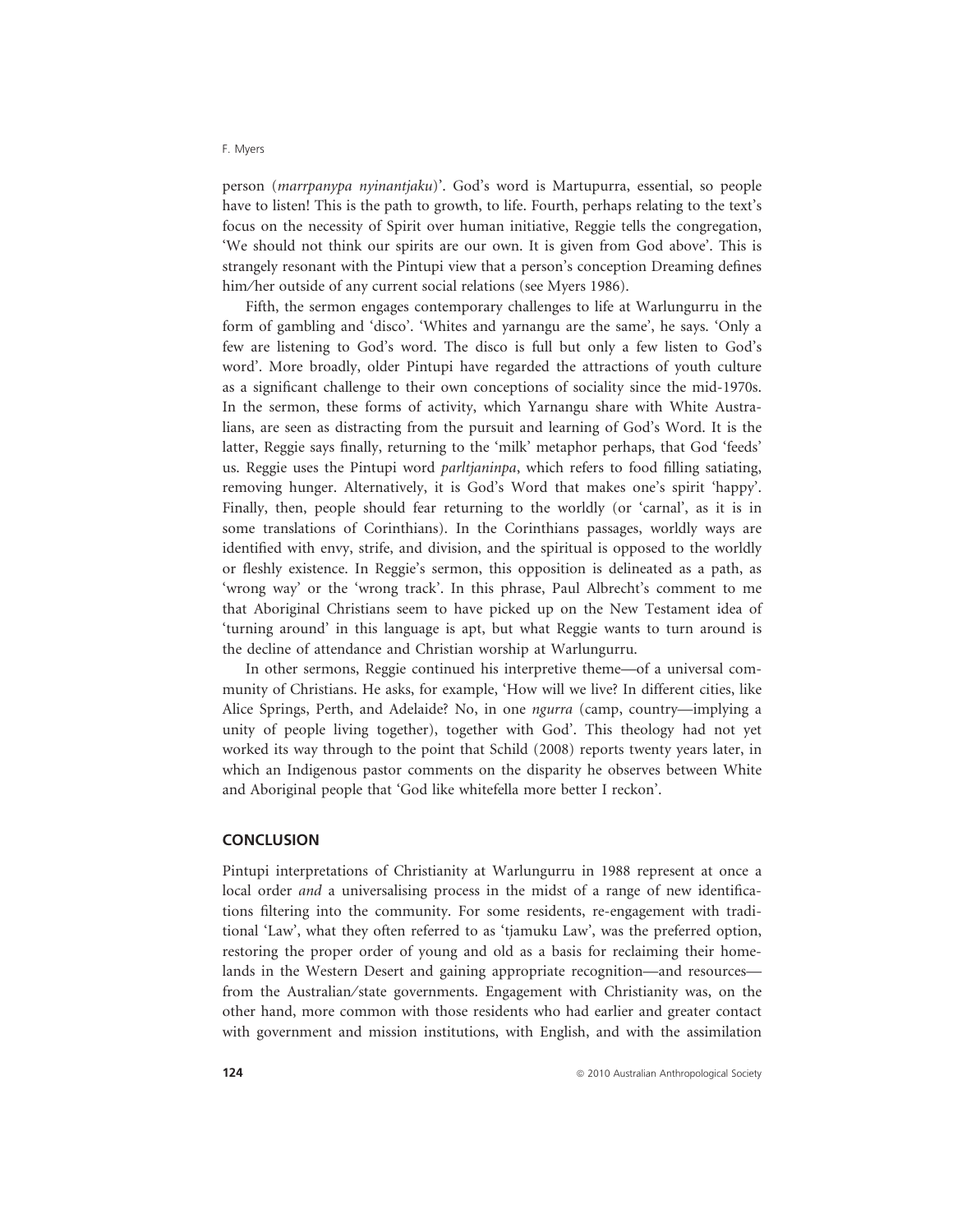policies of the 1950s. It was both the history of past residence—from Hermannsburg and Haasts Bluff—and the relationships of shared identity produced in that residence as well as the particular search for modes of order to sustain their engagements with a whole new set of people, institutions and problems that led many others to define themselves strongly or weakly as Christians.

The Christian order co-existed with other institutions of obligation and identity. Its appropriation to the local community permitted Warlungurru residents to celebrate and express a distinctive social being in the early 1980s when they returned to the Kintore Range to live. Gospel singing in Pintupi in their own homeland community identified them as Pintupi, as residing at a place, and as part of a larger Christian world of people. As the Kintore Choir, those from Warlungurru were able to travel to music festivals and represent their community, as a place that could be recognised. In the context of 1988, this meant an equality of Aboriginal Christians with others. Indeed, the Finke River Mission's commitment to localisation, originally taken up as a response to and an acknowledgement of self-determination, was leading to the development of churches in these communities that would be equivalent Christian congregations. In this development, the Christian message would also be stripped from Western cultural assumptions and allowed to find its own path with and through Aboriginal culture. At Warlungurru, they were particularly receptive to the view that all people were one in that their souls came from God, and that sharing the Holy Spirit makes them one, a community. This resonates, in an unacknowledged way, with an understanding of the consubstantiality of people who come from the same Dreaming.

The emotional force of this view was channeled most directly through music. If Christian music was a phatic channel of shared participation, it was also a form of practice that competed directly with other popular forms of music and it competed most specifically for young men. It was, after all, 'guitar' and 'disco' that were among the principal emblems of the wrong way—standing for attractions that undermined authority and community involvement and which are seen as related to unsanctioned sexuality and drinking. In the light of the following twenty years, this may be seen as an early recognition of a crisis in masculinity that was brewing.

As the Lutherans recognised, however, Christianity was necessarily more than just singing, and expressing a pleasurable group identity. It also involved 'listening' to God's Word, trying to understand it. The mode in which this was to be accomplished depended first and foremost on Ken Hansen's translation of the Bible into Pintupi/Luritja, but equally it depended on the training and practice of local evangelists—ingkarta—and the development of local institutions. Here, the authority of the pastor⁄ evangelist intersected with long-held ideas about authority, respect, and knowledge as sources of value and requirements of those with authority to look after their subordinates. Aboriginal pastors clearly shared a view common to other Pintupi considerations of cosmology—namely, of the essential nature of God's Law as of 'Grandfather's Law'. Both are said to be binding, essential—'martupurra'—in a way that is self-evident. Subjects are meant to 'listen' (to be open, to take advice), to cleave to these Laws.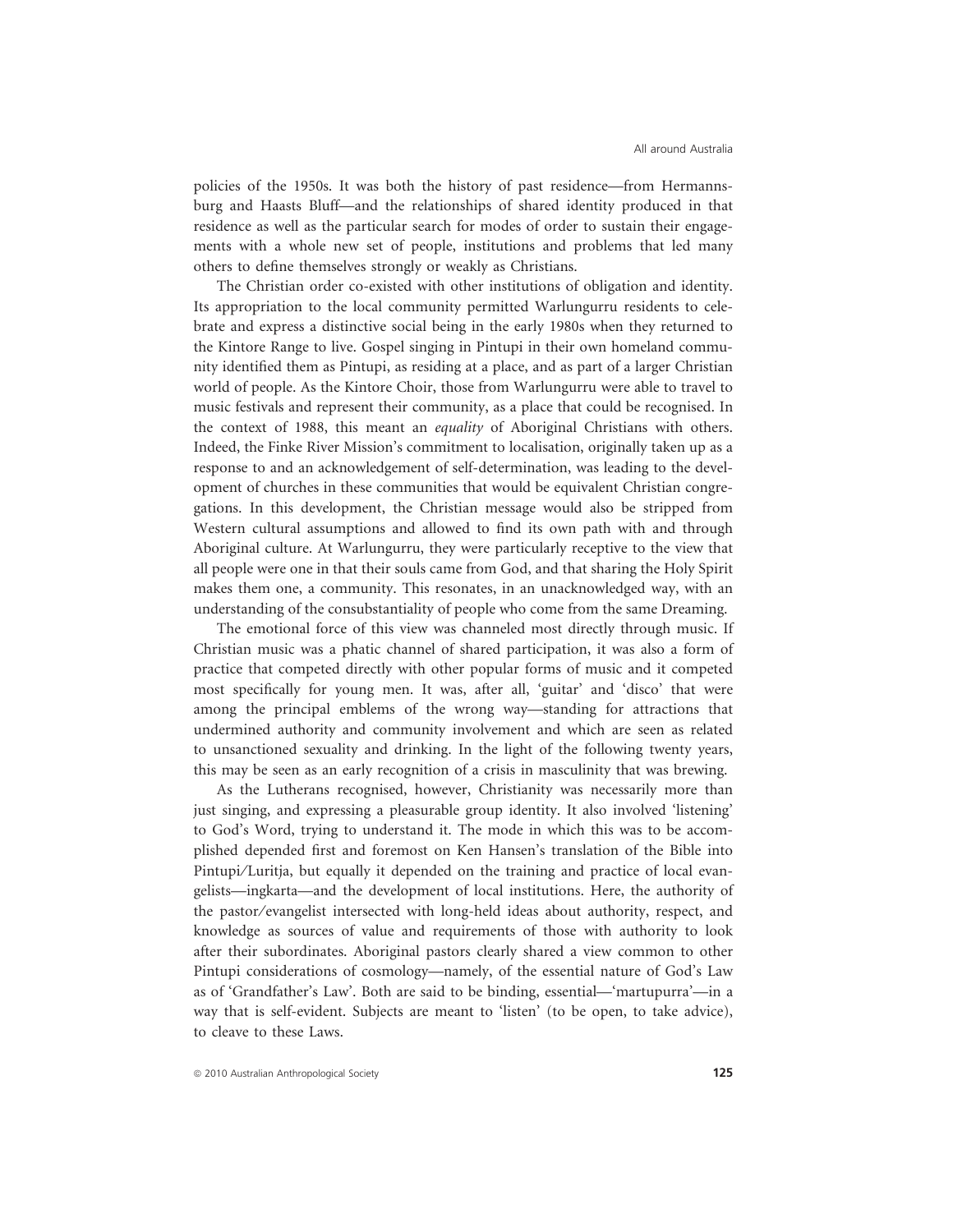The Christian message at Warlungurru emphasises their shared identity with all the differently coloured people in Australia, and overseas. They are like them, further, in struggling with the problems of everyday life. In this way, Christianity rejects the view that Aboriginal problems are distinctive of them. The problems they have—jealousy, pettiness, greed—are shared by other human beings. Many saw in Christianity the basis for refusing demands from other kin to participate in problematic activities, to sit down their own way, to take a path towards a quiet and peaceful life, but it equally provided new structures of division and identity connecting Aboriginal Christians to others 'all around Australia and overseas'. Finally, those at Warlungurru also recognise the proximity of sin and look for help in overcoming their desires. They fear the coming of Judgement, the upending of the world that will come from wrongdoing. These frameworks of morality were expanding and being articulated in sermons at Warlungurru, but it was the celebration of God's spirit and their own, in Gospel song, that was the central practice. And even that celebration, in competing with other entertainments, clearly struggled to keep its membership.

# ACKNOWLEDGEMENTS

This work would not be possible without the openness of the Pintupi communities. I thank John Heffernan for help in translating the sermons. I am grateful to Paul Albrecht and Gary Stoll of the Finke River Mission for their generosity. I thank Françoise Dussart, Faye Ginsburg, and Bambi Schieffelin for their constructive comments on earlier drafts.

# **NOTES**

- 1 The research undertaken in 1988 was partially funded by a grant from the Australian Institute of Aboriginal Studies on 'Pintupi Christianity'. Other support came from the National Endowment for the Humanities and the National Geographic Society.
- 2 Diane Austin-Broos's (2009) monograph is unusual in exploring how identities (subjects) were reorganised, and how Christianity emplanted—emplaced—itself in the Arrernte world. See also Austin-Broos (2003).
- 3 My work with Pintupi people in Warlungurru for this project began in late July 1988. Except for a few days at the Pintupi community of Kiwirrkura, research was oriented to the Warlungurru community, with one week at a Bible Study session in Maryvale.
- 4 Albrecht (2002) focuses on explaining the changing nature of the Finke River Mission's relationship with Indigenous communities in its orbit of influence.
- 5 Originally established in 1943 as a ration depot, by 1954 Haasts Bluff was handed over to the Northern Territory Administration—and later the Department of Aboriginal Affairs—as a settlement ⁄ cattle station (Myers 1986: 36). Many of the Pintupi, Luritja and other migrants came to live there during the period 1941–58. When crowding made its water resources too limited, Papunya was built and many people were moved from Haasts Bluff to Papunya in 1959–60.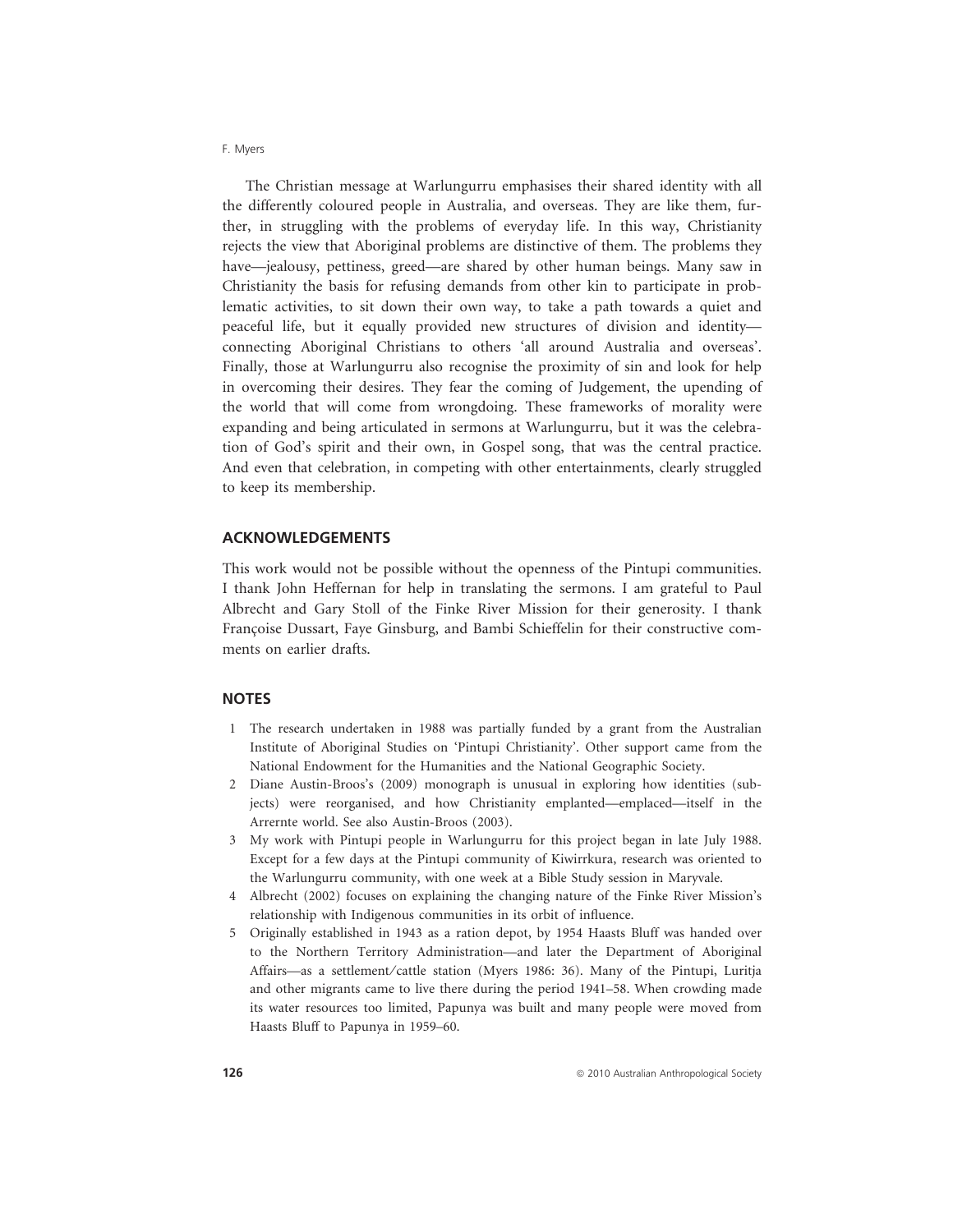- 6 Most of my understanding of these changes comes from reading Albrecht's account (2002), but a long interview I had with him in September 1988 previewed much of what he subsequently published.
- 7 The word ingkarta is Arrernte and was appropriated by Arrente Christians and the Hermannsburg Mission as an equivalent to 'pastor'. It literally refers to leadership, and may have drawn on a reference to 'father' in its original context. As glossed by T.G.H. Strehlow, it meant 'ceremonial chief' (Kenny 2008: 306). Over the past century, it has changed its meaning to 'pastor'—designating the ordained minister to a particular congregation (or native evangelist)—and the Hermannsburg missionary Carl Strehlow seems to have been 'the first white ingkarta' (Kenny 2008: 306).
- 8 'Western Desert Gospel' was produced by Imparja in 1982, recording the Kintore Gospel Band and the Mt. Liebig Band, under Smithy Zimran's guidance.
- 9 A memorial to Smithy Zimran at Walungurru, in front of the church, records this understanding of his role.
- 10 This is recorded on the larger dedication, erected on the fence surrounding the memorial to Smithy.
- 11 The concern about temptations was more about morality than survival, at least at this time. Pintupi differ in this regard from the Western Arrernte (see Austin-Broos 2009), who have seen Christianity as a means of physical survival as much as salvation.
- 12 The stories of these two Aboriginal pastors are presented in Albrecht (2002: 226–228, 233–235).
- 13 I recorded and partly transcribed seven Sunday church services and sermons.
- 14 Reggie's ties to the Warlungurru community were significant. His mother had been a sister of Pantjiya Nungurrayi, whose husband, George Tjangala, was one of the traditional owners. This couple had partly raised him, and he had married into the family.
- 15 This collection, the third edition of which was published in 1984, includes hymns and choruses as well as translations of the Lutheran liturgies and Luther's Small Catechism, and thus it is a resource for structuring the basic components of the Sunday service.
- 16 Thus, a basic theme that is propounded by Paul—as one commentary from the United States Council of Catholic Bishops put it—is that 'Adherence to individual leaders has something to do with differences in rhetorical ability and also with certain presuppositions regarding wisdom, eloquence, and effectiveness (power), which Paul judges to be in conflict with the gospel and the cross'. http://www.nccbuscc.org/nab/bible/1corinthians/ 1corinthians1.htm#v10
- 17 The free translation of Reggie Baldock's Pintupi-Luritja sermon was provided by John Heffernan and his daughter, at my request.

# **REFERENCES**

- Albrecht, F. W. 1977. Hermannsburg from 1926 to 1962. In E. Leske (ed.) Hermannsburg: A Vision and a Mission, pp. 42–89. Adelaide: Lutheran Publishing House.
- Albrecht, P. 2002. From Mission to Church, 1877–2002: Finke River Mission. Adelaide: Finke River Mission.
- Austin-Broos, D. 2003. The meaning of Pepe: God's Law and the Western Arrernte. The Journal of Religious History 27: 311–28.